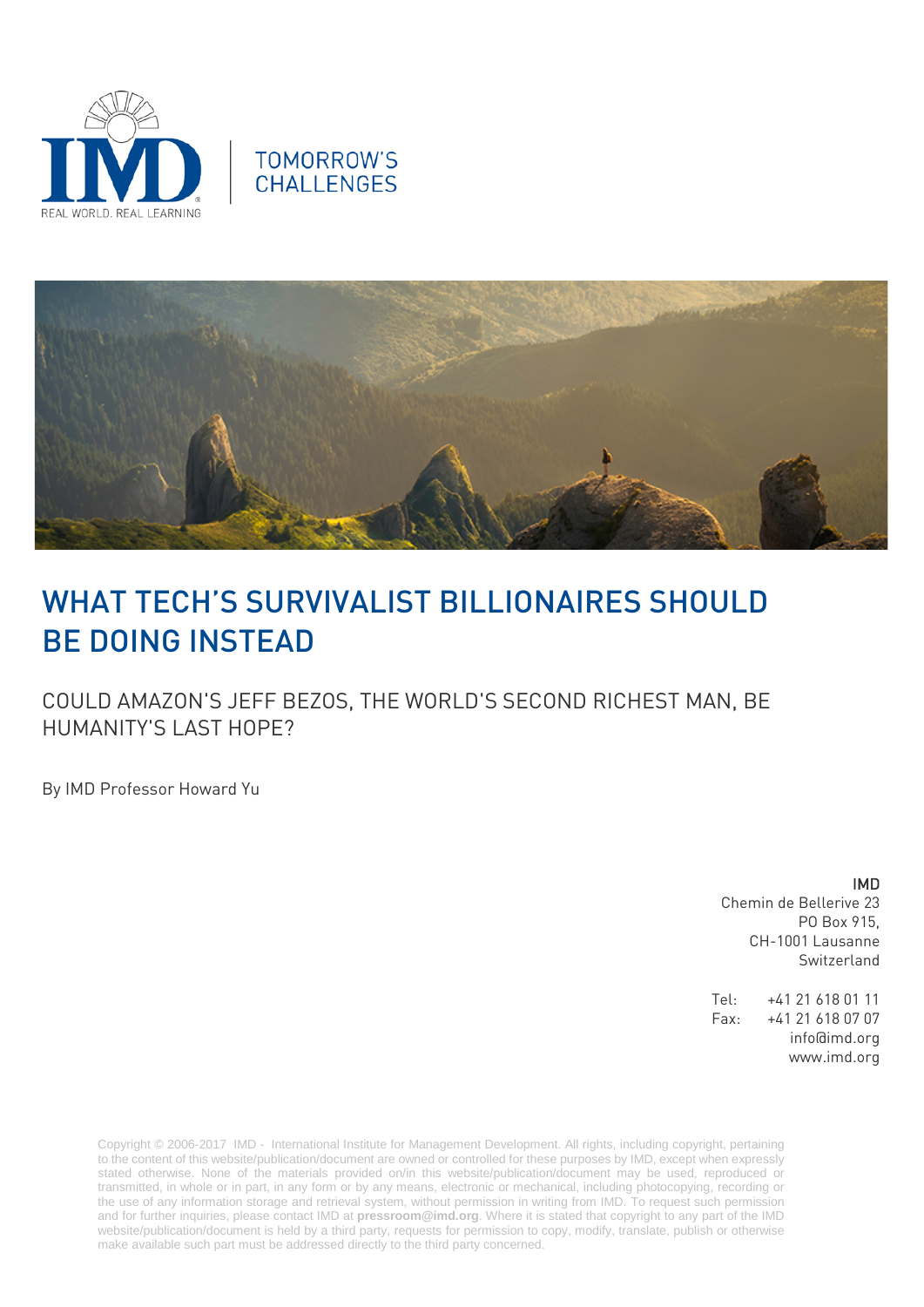Amazon's CEO, Jeff Bezos, recently passed Warren Buffett to become the [world's second-richest](https://www.bloomberg.com/news/articles/2017-03-29/bezos-rises-to-become-world-s-second-richest-with-amazon-surge) person, behind only Bill Gates. And on Wednesday, Bezos revealed that he has been selling about [\\$1 billion](http://fortune.com/2017/04/05/jeff-bezos-amazon-stock-sale-blue-origin/) in [Amazon.com](http://www.forbes.com/companies/amazon/) [AMZN +1.41%](http://www.forbes.com/companies/amazon/) stock a year to fund space travel, with the commitment of flying paying customers as soon as [2018.](https://www.washingtonpost.com/news/the-switch/wp/2017/04/05/jeff-bezos-shows-off-the-crew-capsule-that-could-soon-take-tourists-to-space/?utm_term=.81354ecfb3bc)

It has long been a pastime among the ultra-rich to fantasize about space voyages. In addition to [Jeff](http://www.forbes.com/profile/jeff-bezos/)  [Bezos's](http://www.forbes.com/profile/jeff-bezos/) Blue Origin are [Virgin Galactic](http://www.virgingalactic.com/human-spaceflight/) by [Richard Branson,](http://www.forbes.com/profile/richard-branson/) [Vulcan Aerospace](http://www.vulcan.com/areas-of-practice/space) by Microsoft cofounder Paul Allen, and, inescapably, [SpaceX](http://www.spacex.com/) by Tesla's CEO [Elon Musk.](http://www.forbes.com/profile/elon-musk/)

Bold as they are, and at times borderline narcissistic, colorful billionaires on a quest to make ["a dent](https://www.nytimes.com/2015/10/12/technology/in-steve-jobs-tolerating-techs-unpleasant-visionaries.html)  [in the universe"](https://www.nytimes.com/2015/10/12/technology/in-steve-jobs-tolerating-techs-unpleasant-visionaries.html) are increasingly rare. If anything, most tech moguls are spending more energy hiding than exploring.

"I keep a helicopter gassed up all the time, and I have an underground bunker with an air-filtration system." So says the head of an investment firm preparing for the collapse of civilization, as noted in *The [New Yorker.](http://www.newyorker.com/magazine/2017/01/30/doomsday-prep-for-the-super-rich)* LinkedIn cofounder [Reid Hoffman](http://www.forbes.com/profile/reid-hoffman/) estimates that more than 50 percent of Silicon Valley's billionaires have bought some level of "apocalypse insurance," such as an underground bunker.

And the best example is none other than [Peter Thiel,](http://www.forbes.com/profile/peter-thiel/) the San Francisco venture capitalist who cofounded PayPal. Thiel controversially [acquired citizenship](http://www.cnbc.com/2017/01/25/thiel-trump-tech-envoy-became-new-zealand-citizen-rrpoty.html) in New Zealand by making an undisclosed amount of business investment. New Zealand, which once suffered from its isolation from the rest of the world, has now seen ["the tyranny of distance"](http://www.newyorker.com/magazine/2017/01/30/doomsday-prep-for-the-super-rich) turned into its greatest advantage.

The practice of extreme self-reliance — equipping oneself for the worst devastation — has always commanded a niche following. Survivalists store food in preparation for natural disasters. Preppers buy guns, motorcycles, and gold coins in case of a man-made collapse. Or they learn archery to survive in the jungle.

But what was once an isolated endeavor among a few individual communities is fast becoming mainstream. Doomsday escapers are joined by tech executives, hedge-fund managers, and others who can afford to protect themselves from the apparent impending destruction of society.

### **The 21st century Noah's Ark**

Carved deep underground and set against a nearby mountain in rural Germany is a magnificent [228,000-square-foot real estate](https://www.forbes.com/sites/jimdobson/2015/06/12/billionaire-bunkers-exclusive-look-inside-the-worlds-largest-planned-doomsday-escape) complex called the [Vivos Europa One.](http://terravivos.com/secure/vivoseuropaone.htm) Once a covert compound used for military personnel and munitions, it has been outfitted in a way comparable to that of a mega-yacht. Advertised as an apocalypse hideaway for the wealthiest, the blast-proof underground shelter is capable of withstanding nuclear shock waves, chemical warfare, tsunamis, and tornados.

[Common areas](https://www.forbes.com/sites/jimdobson/2015/11/16/the-top-10-luxury-perks-of-the-swankiest-doomsday-bunkers/) feature restaurants, a bakery, a brewery pub, a wine cellar, an art gallery, nursery playrooms, pet kennels, hair salons, cinemas, a swimming pool, and a gym. Also included are a fully equipped hospital with operating theaters, warehouse areas for all food and medical supplies, seed banks, and a DNA vault designed to preserve a collection of millions of zoological artifacts and genomes of donors. It's a 21st-century Noah's ark that looks like it was outfitted by the Royal Caribbean cruise line.

It's in this context that the fortified, nuclear-hardened shelters smack of isolationism. It is as if the ultra-rich have all but given up hope on humanity and decided to devote their energy to building their own underground Noah's ark.

Of course, wealthy survivalists are not the first community to try escapism in the face of looming disaster. Long ago, the Norse settlement in Greenland did exactly that.